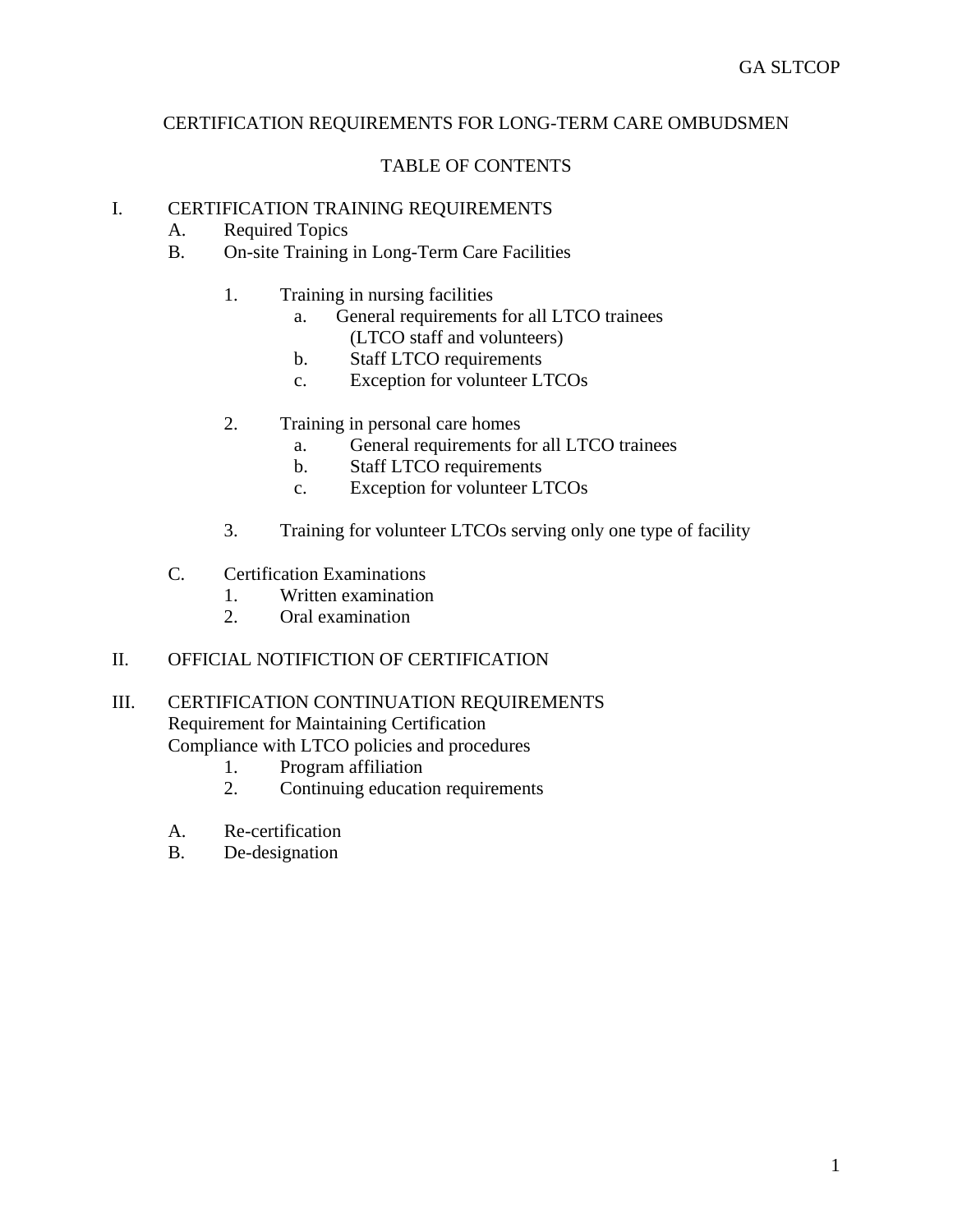### CERTIFICATION REQUIREMENTS FOR LONG-TERM CARE OMBUDSMEN

The State Long-Term Care Ombudsman (STLCO) has the authority to certify community ombudsmen and "shall require such community ombudsmen to receive appropriate training as determined and approved by the Department." Georgia law was amended in 1995 to require that "such training shall include an internship of at least seven working days in a nursing home and at least three working days in a personal care home."

# I. CERTIFICATION TRAINING

### A. Required Training Topics

Required training for candidates for Long-Term Care Ombudsman (LTCO) certification includes, but is not limited to, the following topics and content areas:

> 1.Processes of aging 2.Characteristics of long-term care residents 3.State and federal long-term care regulatory system 4.History and overview of long-term care facilities 5.Long-term care reimbursement systems 6.Residents' rights 7.Long-Term Care Ombudsman Program i. History of program ii. Federal and state statutes iii. Policies and procedures, including: Duties and responsibilities Confidentiality Conflict of interest 8.Communication and interviewing skills 9.Complaint investigation skills and procedures 10. Reporting and record-keeping

11. Aging network – LTCO role

These topics may be presented, at the discretion of the SLTCO, in a combination of classroom, long-term care facility or other appropriate settings. The SLTCO will provide this training for staff LTCOs and may delegate the training of volunteer LTCOs to community LTCO coordinators.

#### B. On-site Training in Long-Term Care Facilities

As required by Georgia law, the certification process includes on-site training of seven days in a nursing facility (NF) and three days in a personal care home (PCH). The SLTCO or a designee will be responsible for coordination and scheduling training activities with NF and PCH providers. On-site training will take place under the direct supervision of the SLTCO or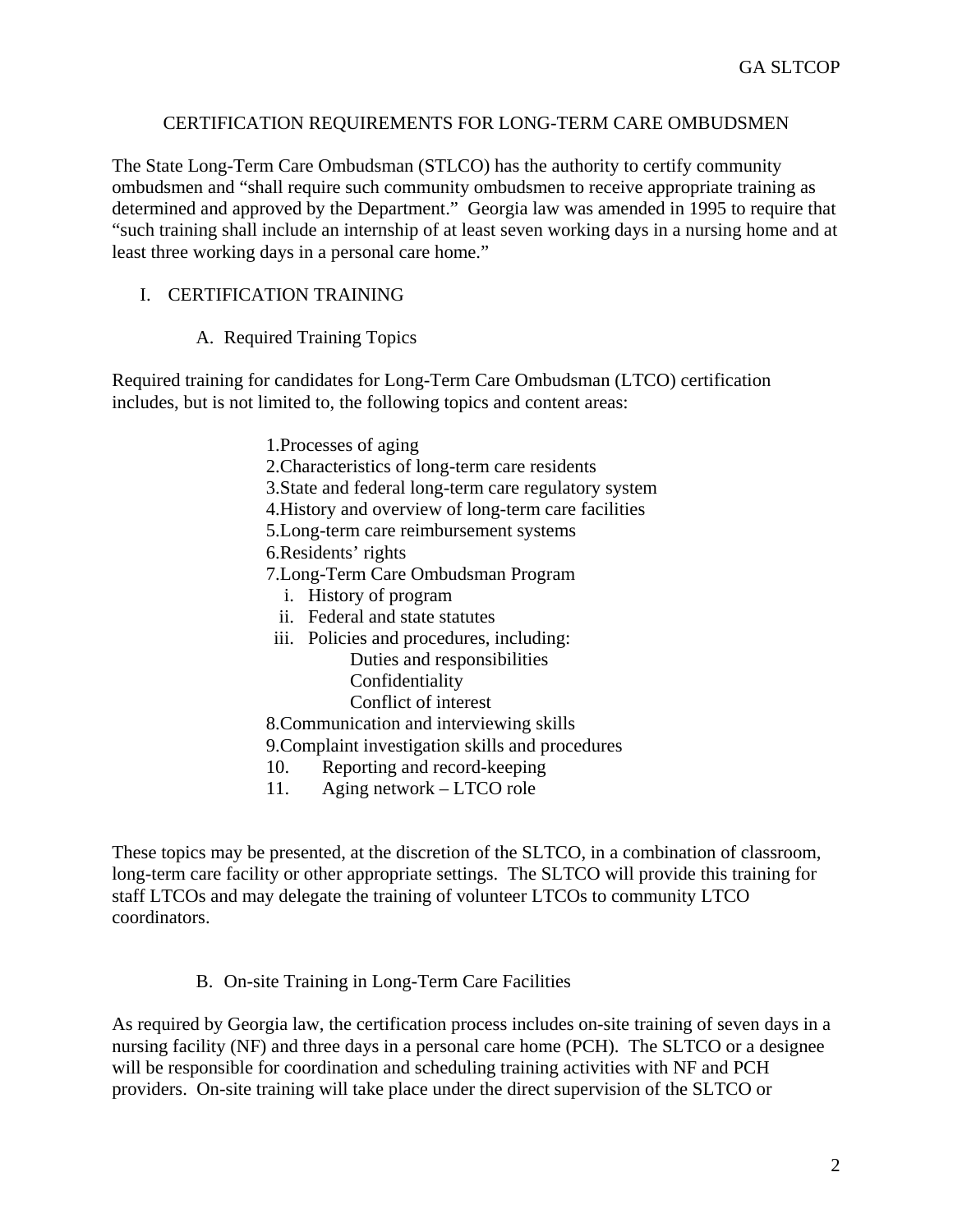designee and will occur in a classroom format supervised by the SLTCO or designee, or in directed observation and study assignments.

1.Training in nursing facilities—seven (7) days

a. General requirements for all LTCO trainees

 All trainees (including staff and volunteers) will receive on-site training For seven days in NFs. On-site training activities in NFs include, but are not limited to, the following:

- (1) Preliminary assigned readings on NF issues and regulations
- (2) Initial orientation with SLTCO or designee including training on: Residents' rights to confidentiality and privacy, and Trainee role during facility training
- (3) Introduction to facility and administrative philosophy by administrator
- (4) Presentations by department heads, such as:
- Administration Social services Nursing Dietary **Activities**  Rehabilitative services Billing and reimbursement Laundry and housekeeping (5) Observation of the following:
	- Departmental activities Resident care planning Resident council meeting (when available) Staff provision of services to and interaction with residents
- (6) Interviews with residents
- (7) Submission by trainee to the State Long-term Care Ombudsman Program (SLTCOP) of written reports on activities and observations while in the facility.
	- b. Staff LTCO requirement—ORS nursing facility inspection survey—three (3) days

 Staff LTCO are required to fulfill three days of the seven-day NF on-site requirement by accompanying an Office of Regulatory Services (ORS) survey team during an annual NF survey. Staff LTCOs are required to:

> (1) Observe, as permitted by the survey team and residents, all aspects of the survey process, including the exit conference.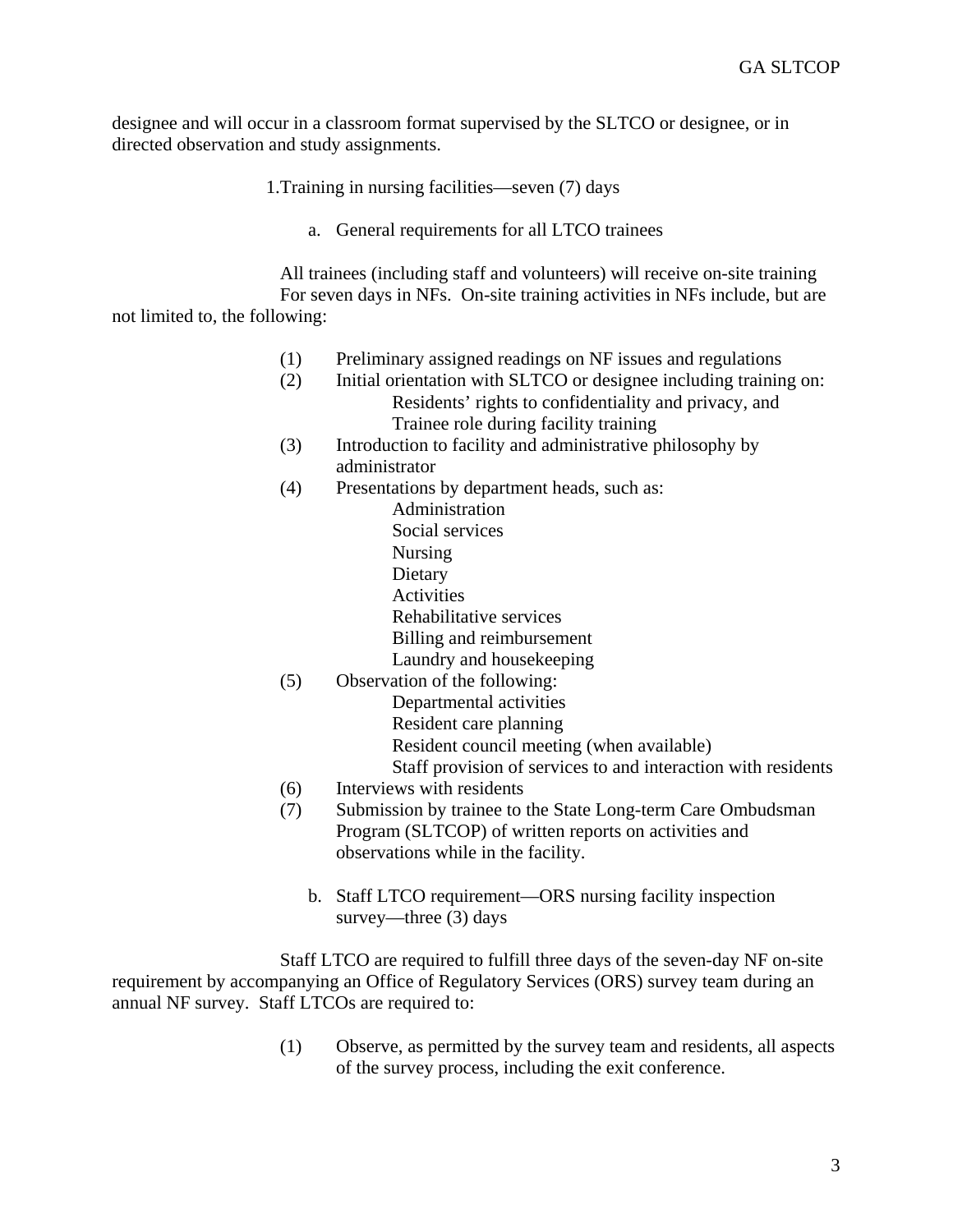- (2) Observe a complaint investigation by the survey team where done in conjunction with the survey; and
- (3) Submit to the SLTCOP a written report on observations of the trainee during the survey process.
	- c. Exception for volunteer LTCOs

Volunteer LTCOs are not required to accompany an ORS survey team but are required to meet the seven day requirement for on-site training in a NF (except as specified in I.B.3, below).

- 2. Training in personal care homes—three (3) days
	- a. General requirements for all LTCO trainees

All trainees will receive on-site training for three days in PCHs. On-site training activities in PCHs include, but are not limited to, the following:

- (1) Preliminary assigned readings regarding PCH issues and regulations
- (2) Initial orientation with SLTCO or designee, including training on: Residents' rights to confidentiality and privacy; and

Trainee role during facility training

- (3) Introduction to facility and administrative philosophy by provider/manager
- (4) Observation of the following: Daily routine of residents

Resident interactions with staff and with other residents

- Services provided
- (5) Interviews with residents
- (6) Submission by trainee to the SLTCOP of written report on activities and observations while in facility.
- b. Staff LTCO requirement—ORS personal care home complaint investigation—one (1) day

Staff LTCO are required to fulfill one day of the three-day NF on-site requirement by observing an ORS complaint investigation in a PCH. (If scheduling this activity impedes timely completion of the certification process, the community LTCO coordinator or the trainee may request the SLTCO to approve a substitute activity). Staff LTCOs are required to: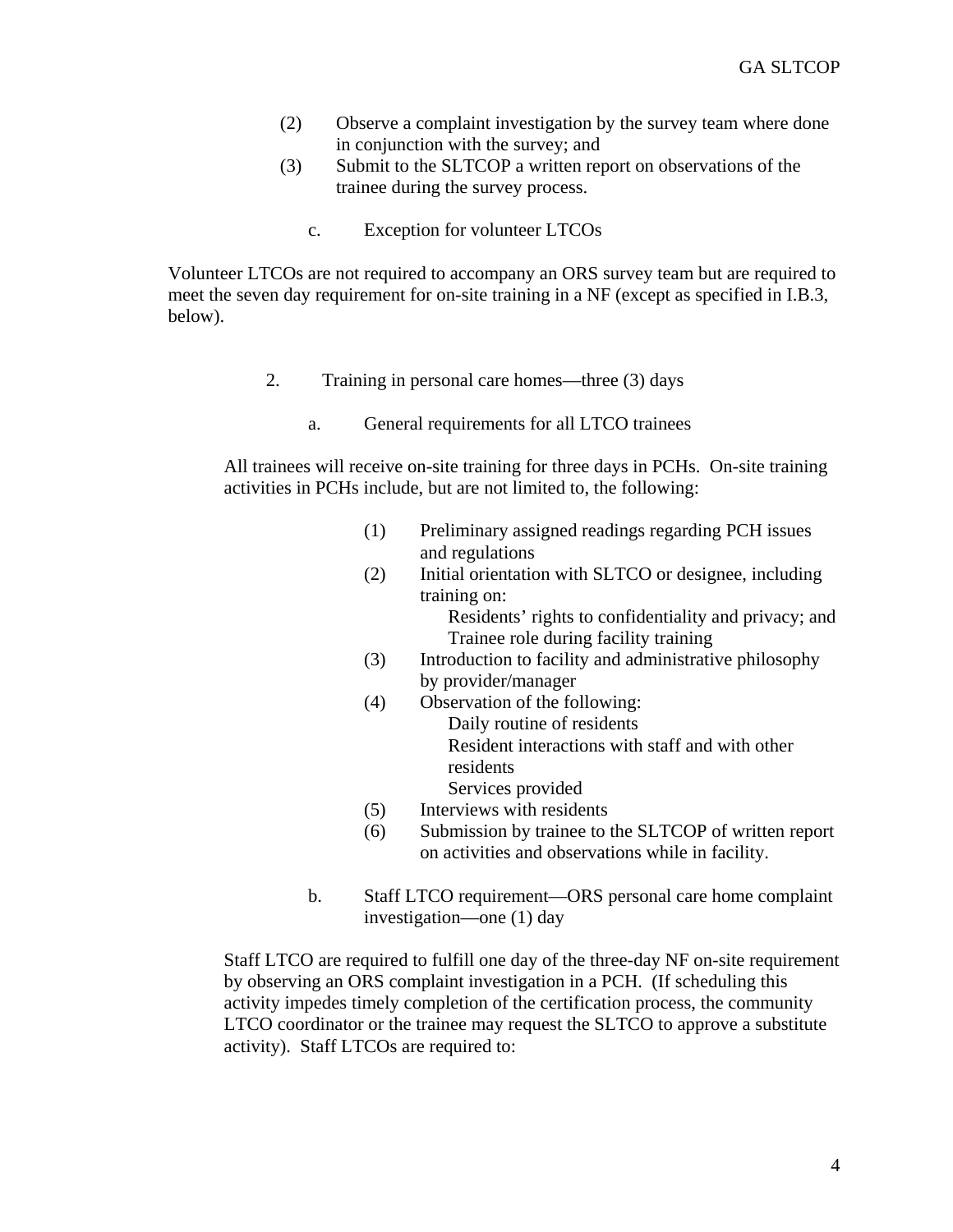- (1) Observe all aspects of the complaint investigation process, and
- (2) Submit to the SLTCOP a written report on activities and observations while in the facility
- c. Exception for Volunteer LTCOs

Volunteer LTCOs are not required to observe an ORS complaint investigation but are required to meet the three-day requirement for on-site training in a PCH (except as specified in I.B.3, below).

3. Training for LTCO volunteers serving one type of facility.

Volunteer LTCOs who serve only one type of facility—either NFs or PCHs must complete one day of on-site training in the type of facility not served. For example, a volunteer LTCO who serves NFs only, must complete seven days of on-site training in a NF and one day of on-site training in a PCH.)

- C. Certification Examinations
	- 1. Written examination

The STLCO provides to the trainee a written "take home" examination. The examination is designed to assess the trainee's ability to apply the complaint investigation process to sample cases by:

- a. Identifying issues involved
- b. Applying relevant statutes/regulations
- c. Developing a plan of action that demonstrates:
	- (1) An awareness of the appropriate LTCO role
	- (2) Appropriate resolution strategies and rationales.

The trainee must complete and return the written examination within 2 months of its receipt. The written examination will be evaluated by the SLTCO staff on a pass/fail basis. If the trainee does not receive a "pass" rating, the SLTCO may identify additional work to be done on the exam or other activities or training needed to obtain a pass rating. Trainees may submit the written examination no more than three times.

2. Oral examination

When all other certification activities have been satisfactorily completed, the oral examination will be administered by the SLTCOP staff.

a. The purpose of this examination is to evaluate the following: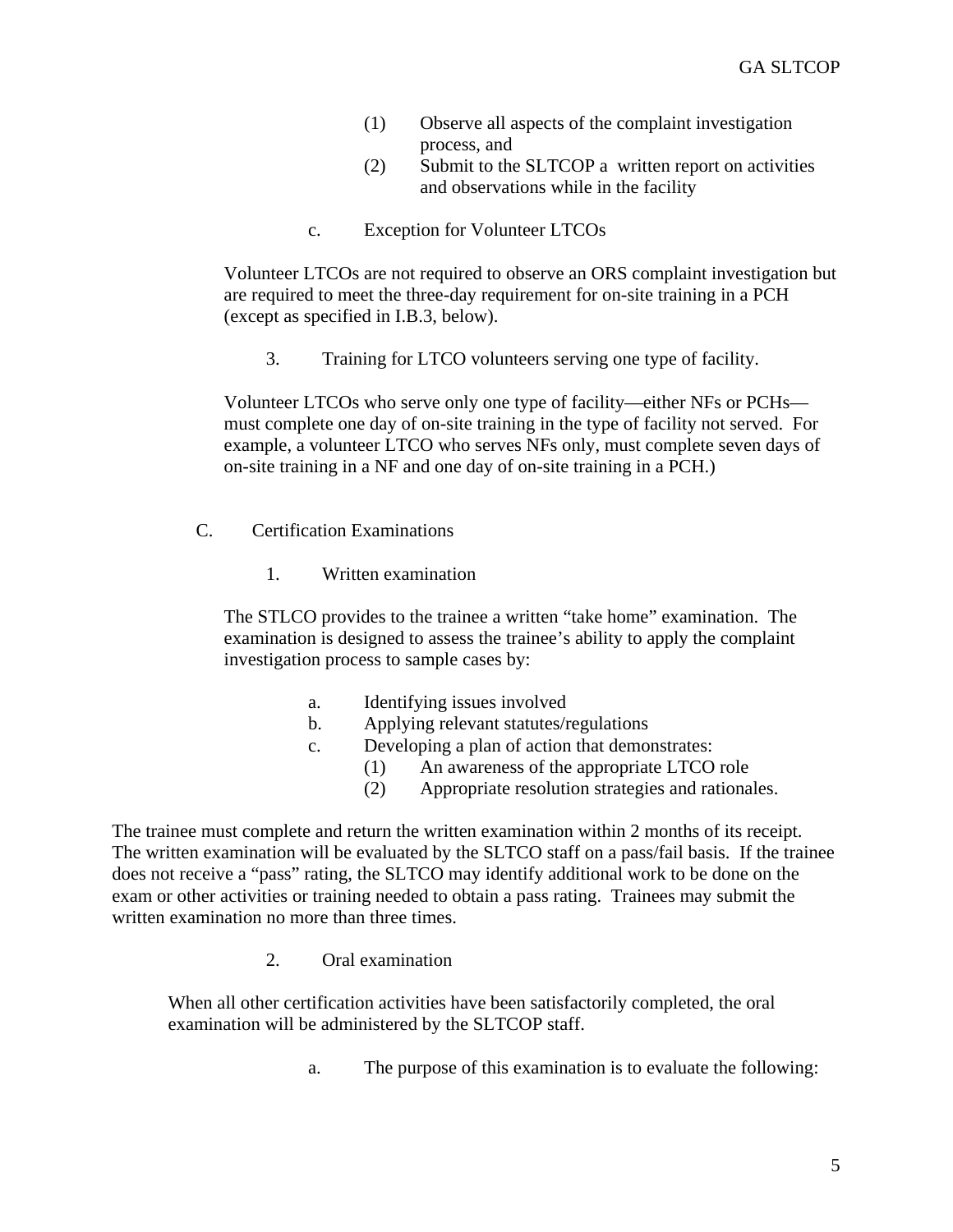- (1) Knowledge of LTCO policies and procedures and federal and state enabling statutes,
- (2) Demonstration of the skills necessary to provide adequate services to long-term care residents, and
- (3) Knowledge of relevant laws and regulations necessary to fulfill job responsibilities.
- b. The examination process is as follows:
	- (1) The examination will be evaluated on a pass/fail basis. If the trainee receives a "pass" evaluation, she/he will be certified as a community ombudsman. If the trainee does not receive a "pass" evaluation, the SLTCO may identify activities or training needed to improve competency in areas which the SLTCO has found deficient.
	- (2) The trainee will be notified of his/her certification status within five working days of the examination.
	- (3) Each trainee who has not received a "pass" evaluation on the oral examination may request no more than two additional oral examinations.

# II. OFFICIAL NOTIFICATION OF CERTIFICATION

At the time that the trainee is certified, the SLTCO will issue an identification card "which shall be presented upon request by community ombudsmen whenever needed to carry out the purposes of this article."

# III. CERTIFICATION CONTINUTION REQUIREMENTS

A. Requirements for Maintaining Certification

# 1. Compliance with LTCO policies and procedures In order to maintain certification, the community ombudsman must comply with the requirements of the LTCO policies and procedures.

2. Program affiliation

In order to maintain certification, the community ombuesman must remain affiliated with a designated community LTCOP.

# 3. Continuing education requirements

- a. LTCO staff 35 hours per year
	- i) Each staff LTCO shall attend a minimum of 35 hours of in-service training annually.
	- ii) Each staff LTCO shall attend all state-wide trainings provided by the SLTCOP, which will count toward the fulfillment of the 35-hour